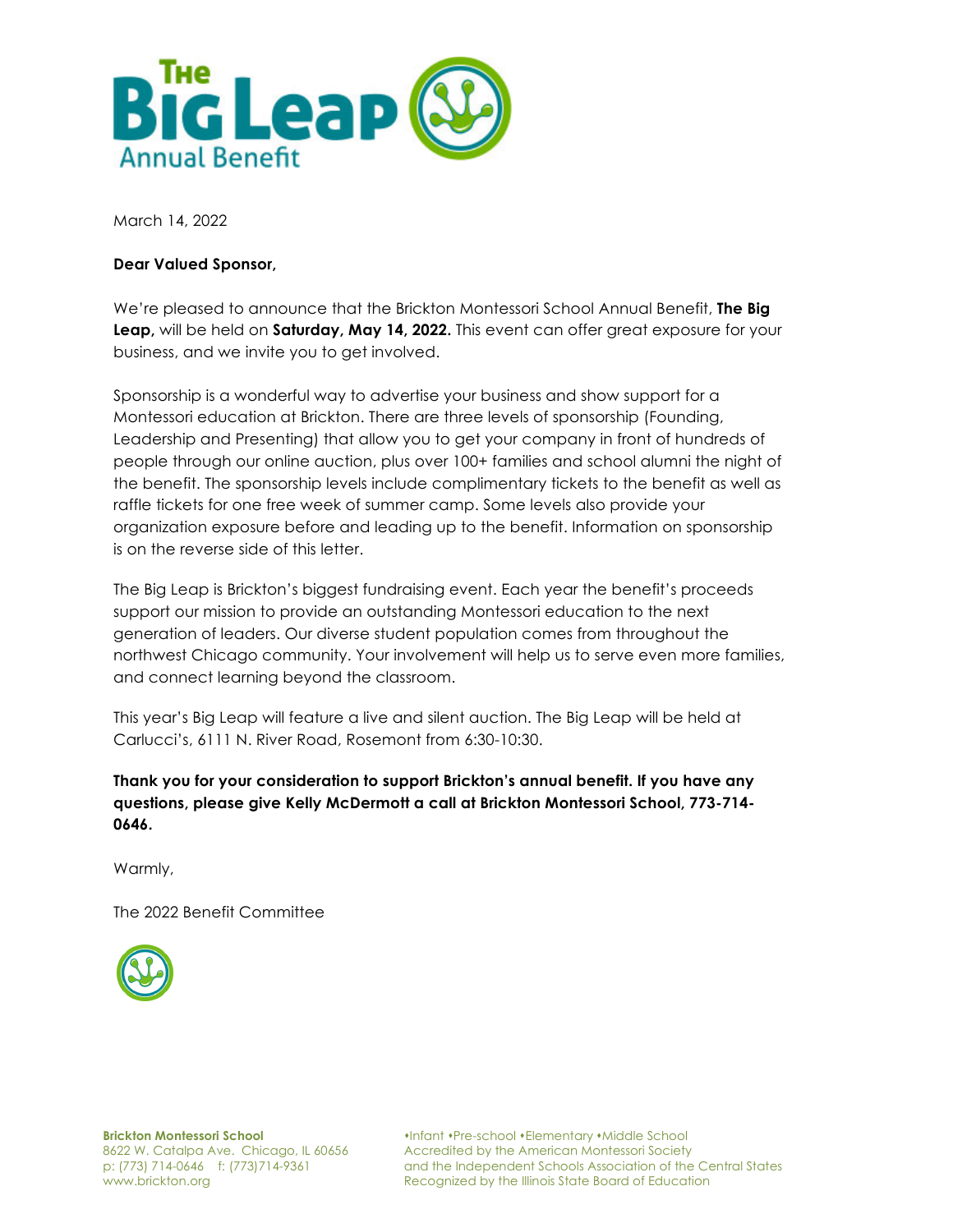

## **\$1000 Founding Sponsor**

Benefits include:

- 4 tickets to the event on Saturday, May 14, 2022
- 2 chances to win the Golden Ticket Raffle (1 free week of summer camp)
- Recognition on the online silent auction site
- Recognition on programs, signage, and our annual report
- Recognition on the Brickton.org website with logo and link, as well as inclusion in social media efforts

# **\$500 Leadership Sponsor**

Benefits include:

- 2 tickets to the event on Saturday, May 14, 2022
- 1 chances to win the Golden Ticket Raffle (1 free week of summer camp)
- Recognition on the online silent auction site
- Recognition on programs, signage, and annual report
- Recognition on the Brickton.org website with logo and link, as well as inclusion in social media efforts

## **\$250 Presenting Sponsor**

Benefits include:

- Recognition on the event signage
- Recognition on the online silent auction site
- Recognition on the Brickton.org website with logo and link
- Recognition on programs, signage and our annual report

## **Thank you for your consideration to support Brickton's annual benefit.**

*Brickton Montessori School is a 501©(3) tax-exempt entity. Taxpayer identification number 36-3443480. All donations are deductible to the extent permitted by law.*